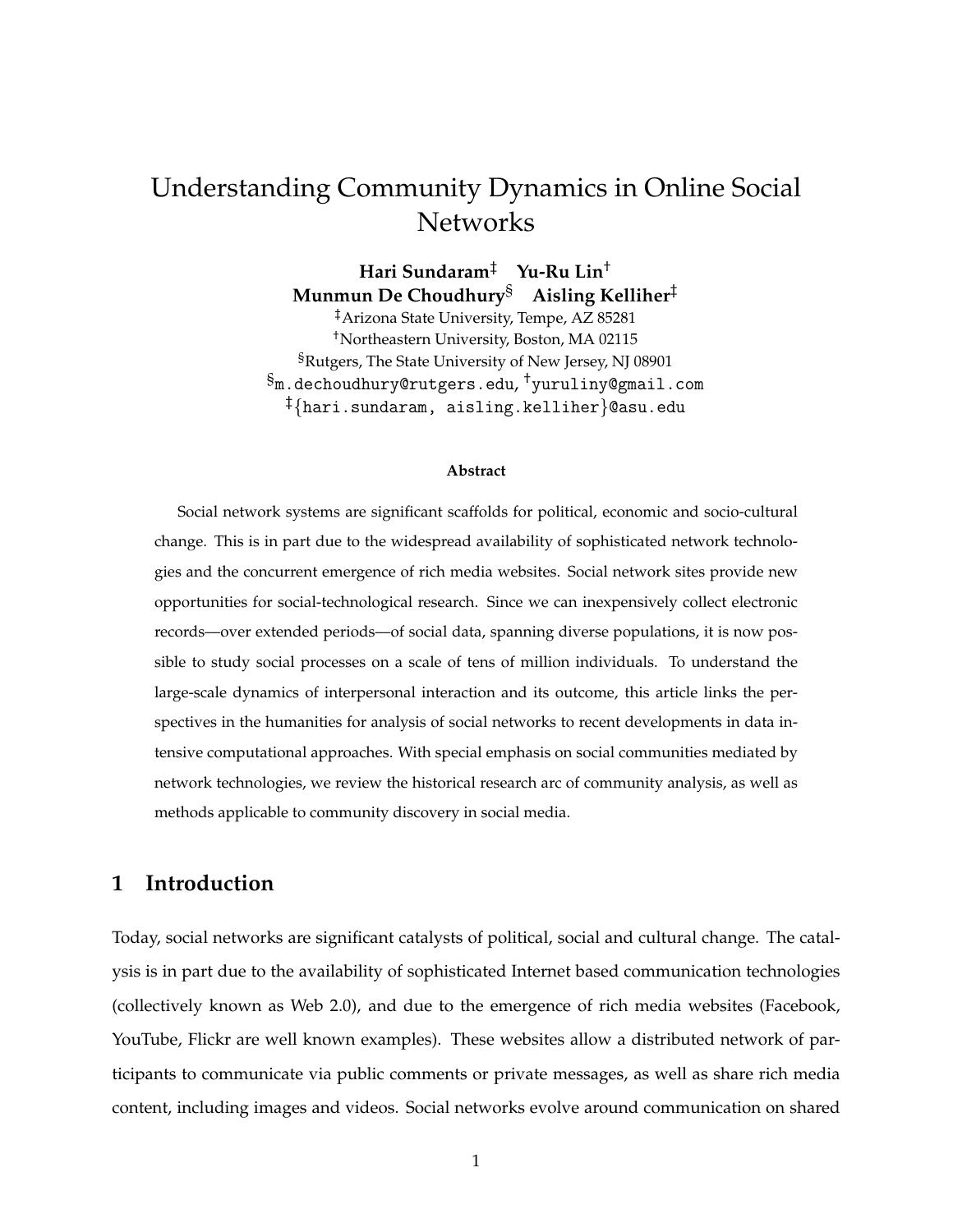content. The conversations catalyzes social processes: diffusion of ideas, cultural bias, and community evolution. In the political realm, for example, social networks have been widely used as a tool to organize — the 2008 elections in the United States, and the recent developments in the Middle-East in spring 2011, are examples. These networks have altered our notions of social interaction, including friendship, and how we interact with strangers. Finally, the networks have a strong cultural influence — for a significant number of young people, these networks have become the primary source of news, and entertainment.

Social network sites provide new research opportunities for social-technological and scientific communities. Instead of focusing on longitudinal studies of relatively small groups — participant observation [1] and surveys— today, researchers can study social processes including information diffusion or community emergence at *very large scales*. The study at large scales is made possible by collection of electronic records of social data, spanning diverse populations, over extended time periods. Importantly, we can do so at a comparatively low cost, requiring little human supervision. The result: study of social processes on a scale of tens of millions individuals, impossible just a few years ago. An analysis of conversations within social networks, for example, provides insights into human behavior at multiple levels, including temporal and topological levels. In particular, it helps researchers understand large scale online communities as an emergent property of social interaction.

Community discovery in a social network has many applications. These include expertise finding and neighborhood query, and behavioral prediction. The structure of a community, which accounts for inherent dependencies between individuals in a social network, can help us understand the behavioral dynamics of individuals. Through characterizing multidimensional interpersonal relationships and an individual's interests, community analysis can provide a quantitative summary of key factors related to word-of-mouth communications: tie strength, homophile, and source credibility. We can use community analysis to organize and to track content in online social media. There are significant opportunities for businesses: in addition to understanding user behavior and comments for better product design, businesses can take advantage of sentiment analysis of comments to proactively address negative commentary. In an enterprise setting, we can predict users future interests — in particular, documents — through community structure extracted from multiple interpersonal relationships, including formal collaboration, informal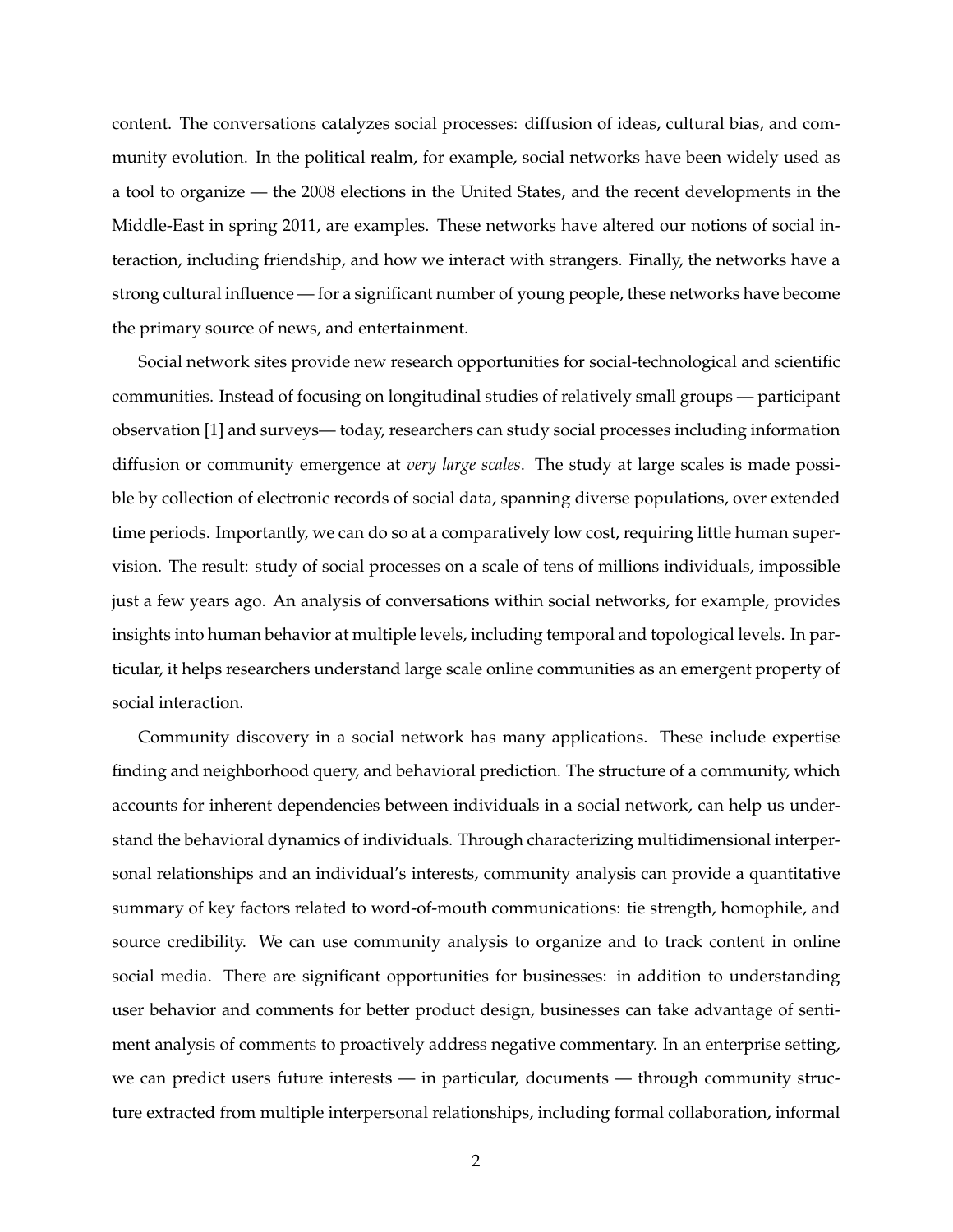communication and sharing [2].

We review and connect, in this article, the methodologies developed in multiple disciplines, including the humanities, and network science, to recent developments in data intensive computational approaches. In particular, we shall examine formation of online communities.

Given limited space for this article, a comprehensive survey of community detection methods would be dense at best, and an incomplete description at worst, of the problem area. For a comprehensive description, we point the interested reader to an excellent recent review on community detection [3].

Our focus—in this paper—is to explain an under-appreciated aspect of the problem area: linkages amongst multiple disciplinary perspectives on community formation and detection. We specifically link perspectives from sociology, computer mediated communication, and network science, to data intensive computational perspectives. We show how contemporary methods based on clustering can be adapted to include temporal and contextual aspects emphasized by other disciplines. This linkage between the different disciplines nicely complements review papers, where the focus is on careful examination of different quantitative methods.

In the next section, we shall discuss in detail the historical research arc of community analysis. We plan to discuss computational methods for community discovery in Section 3 on page 7. In Section 4 on page 14, we shall present some example applications for community discovery. Finally in Section 5 on page 16, we present our conclusions.

# **2 What is a Community?**

In this section we discuss the formation of an important macroscopic structure — a community though interaction amongst individuals. We first discuss the definition of a community, including definitions that geographically bound the notion of a community. Then in Section 2.1 on page 5, we discuss virtual communities, and how they are distinct from chance encounters between people. Finally in Section 2.2 on page 6, we present a powerful network-based representation of social interaction.

The concept of a 'community' affords many definitions [4]. Our understanding of a 'community' is informed by critical research in several fields including anthropology, sociology, political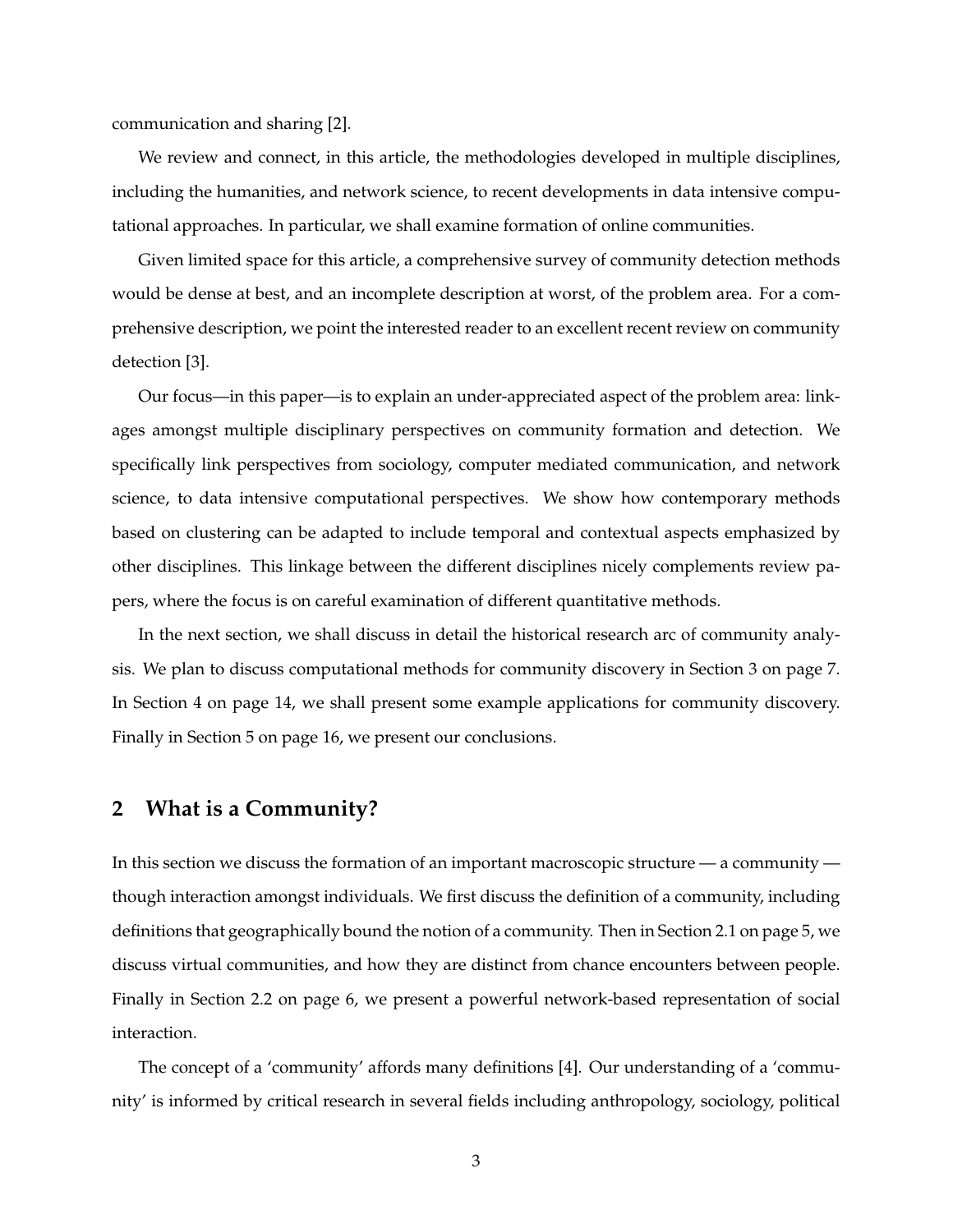science and the wider humanities. A traditional understanding of community is strongly aligned with the notion of a neighborhood or a village, where interpersonal ties are considered to be locally bounded [5]. Consequently, concerns about loss of community have been raised when observers cannot find much solidary local behavior and sentiments. This framing of a community is challenged by contemporary scholars who seek to study interpersonal relations in the form of networks that are both local and geographically unbound. Historian Benedict Anderson critiques the constraint of community analysis to localized, face-to-face interaction in his description of the nation state, which he defines as an imagined community [6]. According to Anderson, a national imagined community is a socially constructed mental image where members "will never know most of their fellow-members, meet them, or even hear of them, yet in the minds of each lives the image of their communion." Anderson's definition of nations relies on an extended conception of communities, which he expressed in several ways: shared consciousness, technology condition (e.g. print), and technology enhancement (e.g. census, maps and museums).

Sociologist Barry Wellman extends the notion of community to encompass more general networks of interpersonal ties that provide sociability, support, information, a sense of belonging and social identity [7]. This framing of the concept of 'community,' addresses concerns about loss of community in the absence of significant solidary behavior and sentiments solely within a locality [5]. This broader view is shared by other disciplines, including anthropology, where recent studies have suggested that "a more fluid concept of community fits well within ethnographic explorations in multi-sited situations with complex, spatially diverse communities". In these studies, communities are observed to be fluid and to be flexible, and may be based on a wide range of cultural interests and social affiliations.

The characteristics of community have also been examined within the field of situated cognition. According to Dewey, an individual's actions will always be interrelated to all others within certain social medium that helps form the individual's membership in a community. Once membership is established, the individual begins to share the knowledge possessed by the group. This shared experience forms an emotional tendency: it motivates individual behavior in a way to create purposeful activity, thus evoking meaningful outcomes. These studies suggest that the behavioral dynamics of individuals occur under complex, social conditions that simultaneously give rise to the community structure (i.e. the "dense cluster" or "community membership"). While the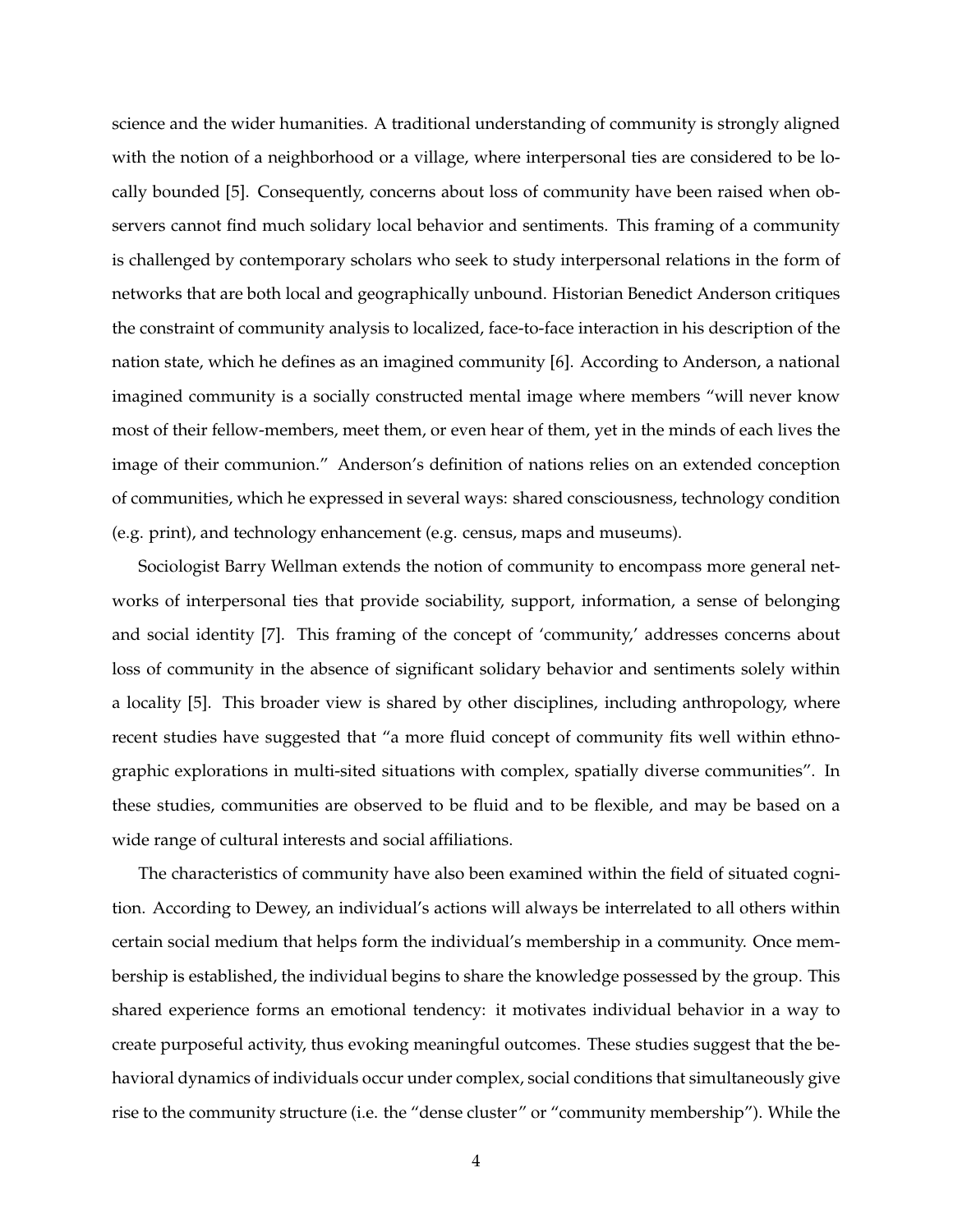conditions may be ambiguous, situated cognition theorists have suggested that "artifacts [hold] historic and negotiated significance within a particular context". Lemke [8] described community ecology as follows: "they have a relevant history, a trajectory of development in which each stage sets up conditions without which the next stage could not occur," and "the course of their development depends in part on information laid down (or actively available) in their environments from prior (or contemporary) systems of their own kind".

In the next section — moving away from the geographically bound groups — we discuss virtual communities, including conditions for online community formation.

### **2.1 Virtual Communities**

In Computer-Mediated Communications (CMC) research, investigators have shifted attention away from officially-defined group or geographical boundaries toward conditions or characteristics for online community formation. Preece [9] provides a working definition of online community comprising the following elements: "people who interact for their own needs or perform special roles; a shared purpose such as an interest, need, information exchange, or service that provides a reason for the community; policies that guide people's interactions; computer systems which support and mediate social interaction and facilitate a sense of togetherness." This definition seeks to provide a framework to guide developers in making operational decisions for designing and building online communities.

Garfinkel's observation on the necessity of mutually observable actions within community members [10] has influenced views in CMC research, on how "interactivity" forms a social reality. According to Dourish [11], interaction involves presence (some way of making the actors present in the locale) and awareness (some way of being aware of the others presence). An action community, according to Dourish, is one where members share common understandings through reciprocal actions.

A virtual community has several characteristics that distinguish it from a chance meeting of people. Jones [12] conceptualized the notion of a virtual community based on the definition of a virtual settlement (the place, or cyberplace, where a virtual community forms). He identified four necessary characteristics of a virtual community: interactivity, communicators, a publicly shared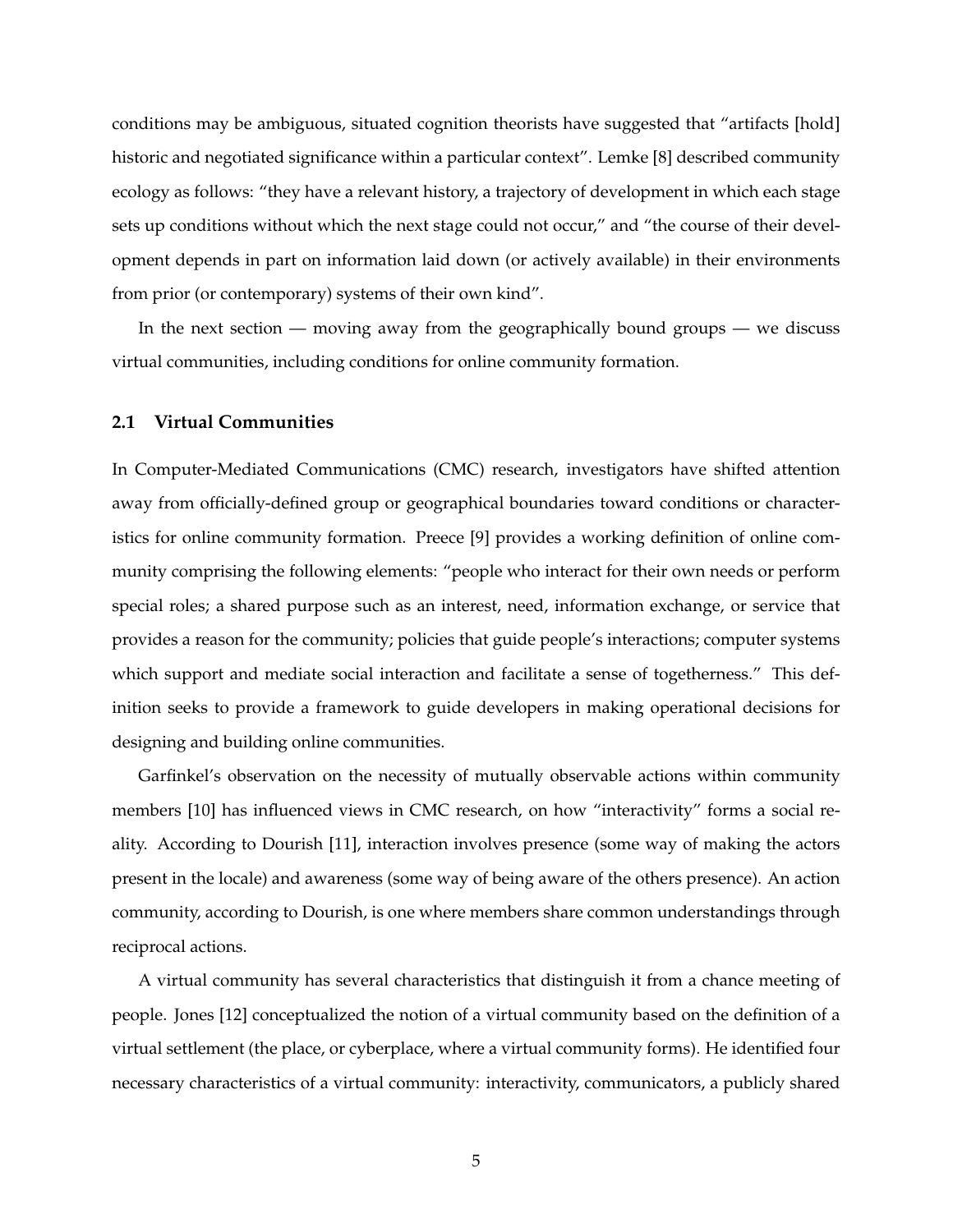mediated communication place and sustained membership. The interactive nature of virtual communities distinguishes them from a group. A virtual community is distinguished by long term, meaningful conversations among members. McMillans socio-psychological model [13] hypothesizes the presence of four dimensions for a sense of community to emerge: feelings of membership, feelings of influence, integration and fulfillment of needs, and shared emotional connections. Blanchard [14] extends the work of Jones [12] to analyze the notion of virtual community among weblogs, based on McMillans model. Based on a survey of blog readers, Blanchard argued that a sense of community is an essential characteristic that distinguishes a virtual community from a mere virtual group.

There is considerable debate about the authenticity and value of online, virtual or computermediated communities. For some, contemporary technological advances are resulting in the loss of many "third places" — places for socializing outside of work and the home, where community members gather with a sense of belonging and engage in easy conversation with friends and acquaintances. These same advances are considered very differently by others, who instead see online communities as offering an alternative and vibrant third place for interpersonal communication and social support.

In the next section, we discuss network analysis, a powerful perspective on how to represent social interaction. While the network analysis perspective predates contemporary technological advances, current computational data-mining techniques for large scale analysis of data obtained from social network websites are built upon ideas from classical network analysis.

### **2.2 Network analysis**

The small world phenomenon first identified by Stanley Milgram can be understood as a harbinger for the field of social network analysis [15]. Wellman [5] formally proposed social network analysis as a way to study community without a locally-confined presumption or other a priori analytic constraints. Social network analysis starts with a set of network members (called nodes) and a set of ties that connects some or all nodes [16]. "The utility of the network approach is that it does not take as its starting point putative neighborhood solidarities nor does it seek primarily to find and explain the persistence (or absence) of solidary sentiments. Thus the network approach at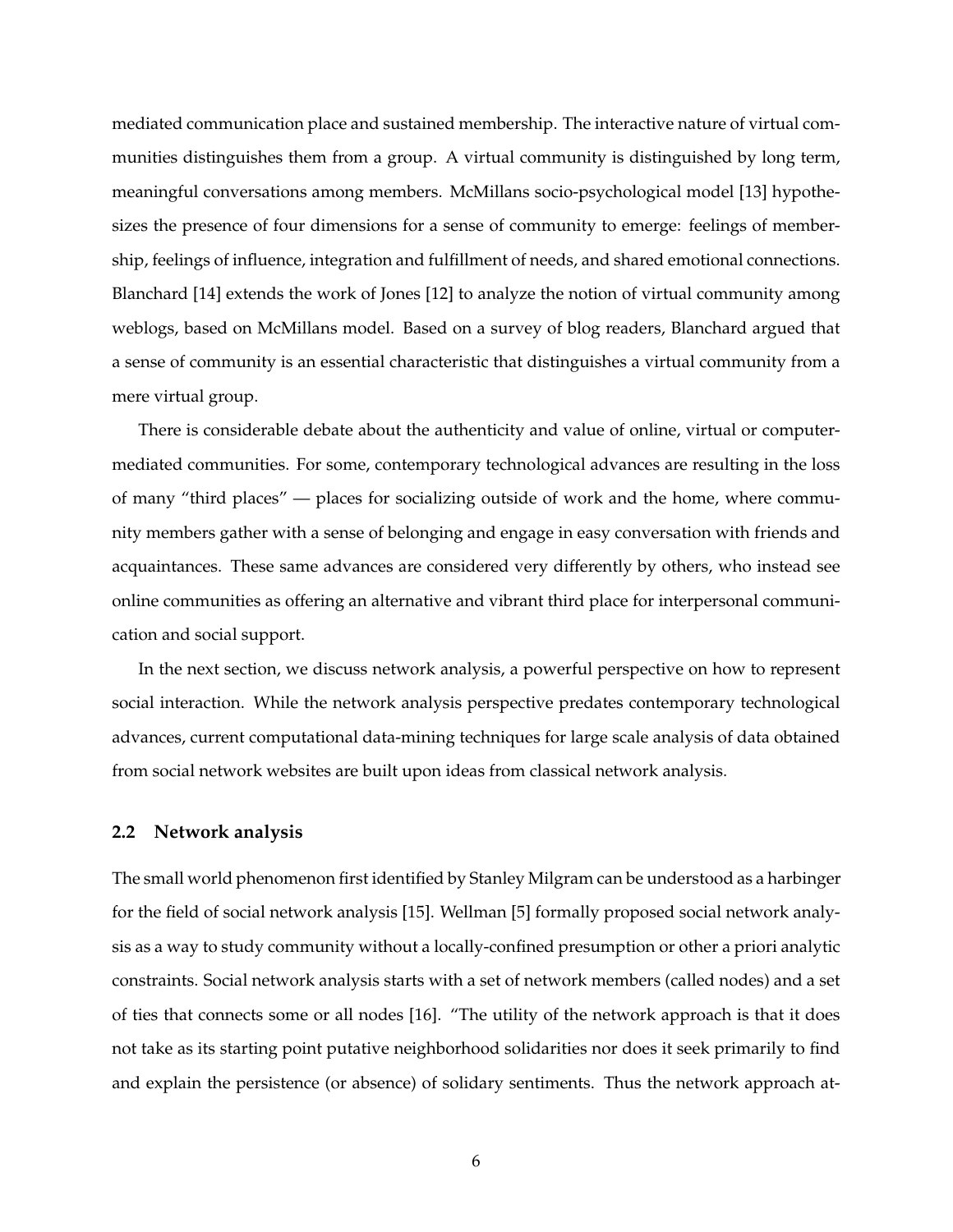tempts to avoid individual-level research perspectives, with their inherently social psychological explanatory bases that see internalized attitudes as determining community relations" [5].

Social network analysis has been popularized by Granovetter's "strength of weak ties" thesis [1]. He showed that that job-seekers in Boston found their "weak" connections to be more useful in the job market than connections signifying "strong" bonds of close friendship and kinship. The study has motivated considerable research interest into the role of 'ties': from analysis of predefined social boundaries to study of interpersonal relationships. In Granovetter's study, tie strength was influenced the following: the amount of time spent, emotional intensity, intimacy and reciprocity of services. In other work, tie strength has been considered as "a multidimensional construct that represents the strength of the dyadic interpersonal relationship in the context of social networks"; the multiplex ties offer diversified support to people in a community [17]. Granovetter's "social embeddedness" theory [18] suggests that the choices available to a person, depends on their integration within dense clusters or multiplex relations of social networks. Social embeddedness in cohesive structures, for example, can lead people to make similar political contributions. Social network analysis has now been used in a variety of research areas, including the spread of diseases and information, the sociology of organizations, and Internet studies.

In this section, we presented several different views of the concept of a community. We showed how our understanding evolved from one that limited communities geographically to a virtual community built upon notions of a virtual settlement. We concluded by discussing a powerful representation of a social interaction: a network. Next, we discuss computational methods, which are based on a network representation of social interaction, to extract communities.

# **3 Community formation and evolution**

Identification of communities as cohesive subgroups of individuals within a network, where cohesive subgroups are defined as "subsets of actors among whom there are relatively strong, direct, intense, frequent, or positive ties" [16], is an important research topic in social network analysis. This is because social network analysis does not presume a prior solidary local bounds that organize peoples interpersonal relationship. Newman [19] gives a broad review of important findings and concepts in network research, including degree-distribution, small-world effect and commu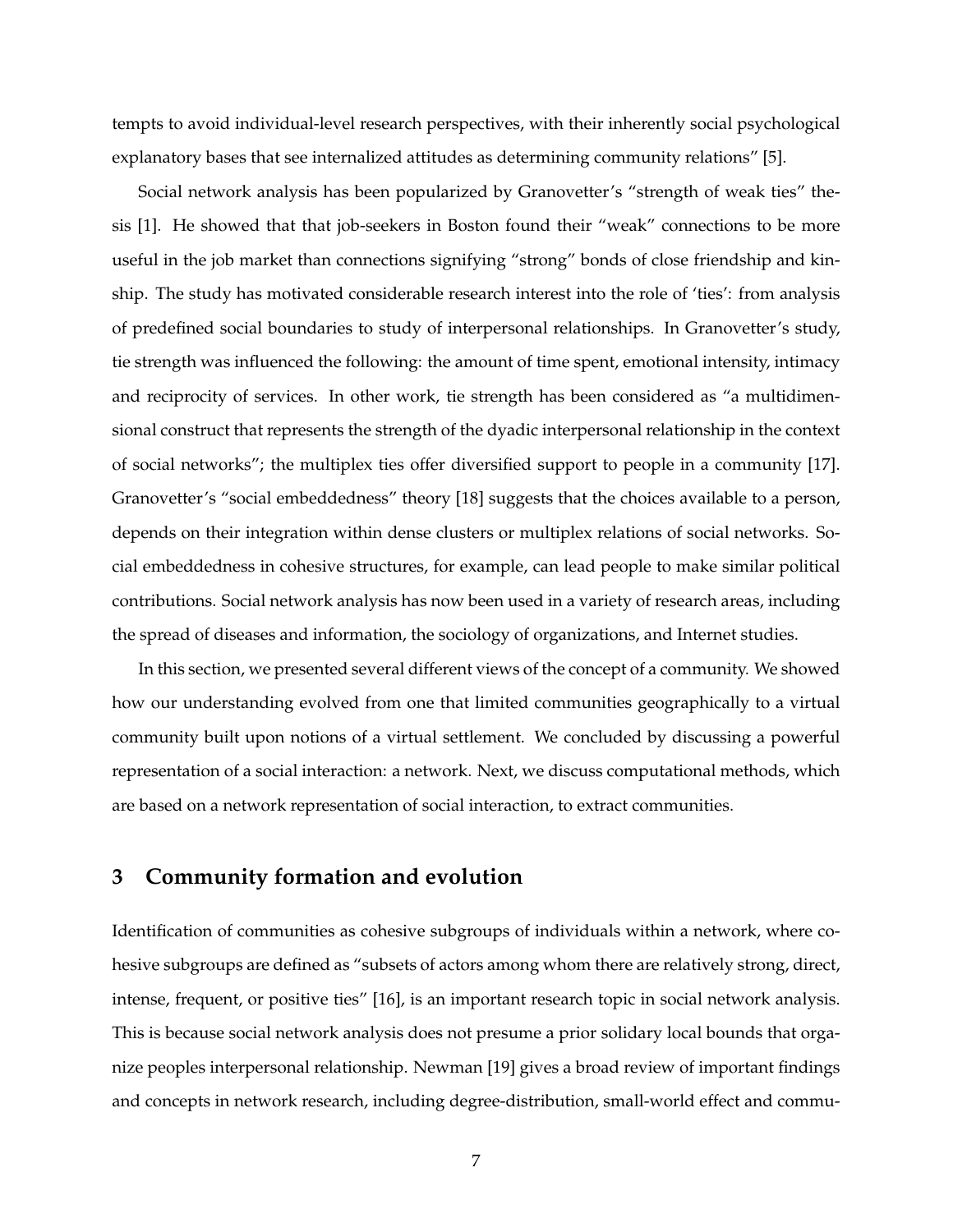nity structure.

In the next section, we present an operational definition of a community, guided by multidisciplinary scholarship from the humanities, computer mediated communication and network science. Then, in Section 3.2 on the next page, we discuss modes of interaction in online social networks. These modalities are responsible for people to become gradually aware of each other — laying the foundation for the emergence of a community. Finally, in Section 3.3 on page 11, we discuss methods for community detection, including clustering methods and extensions to clustering that incorporate temporal and contextual information.

### **3.1 An Operational Definition**

To enable analysis grounded on the predominant existing social and network methodologies, we provide an operational definition of a community is as follows: *a community refers to a cluster of people interacting with one another in a coherent manner.* The interactions can be explicit (e.g. direct email exchange between two users), or implicit (e.g. two users bookmark the same document). Garfinkel's notion of observable interactions [10], which are central to our definition, have two important characteristics: temporal and contextual coherence. Interactions are said to be temporally coherent if the degree of interaction in the interacting pair is sustained over a period of time. Two people exchanging emails, for example, over a sustained period of time count as being temporally coherent. Interactions are contextually coherent if they have similar interaction context: time, location, people or objects associated with the interaction. When people becoming gradually aware of each other, through observations of coherent interactions, a community begins to emerge. People who bookmark articles, for example, that share the same context would be noted as being contextually coherent. High school students from a particular school bookmarking websites related to a common class project, is a specific example.

The social significance of the communities relies on several assumptions. First, community members develop awareness of one another through observing coherent interactions. The observable temporally and contextually coherent interactions among people, give rise to other nonobservable interpersonal properties, including shared consciousness and emotional bonds. Second, we assume there exists a two-way communication mechanism that allows coherent interac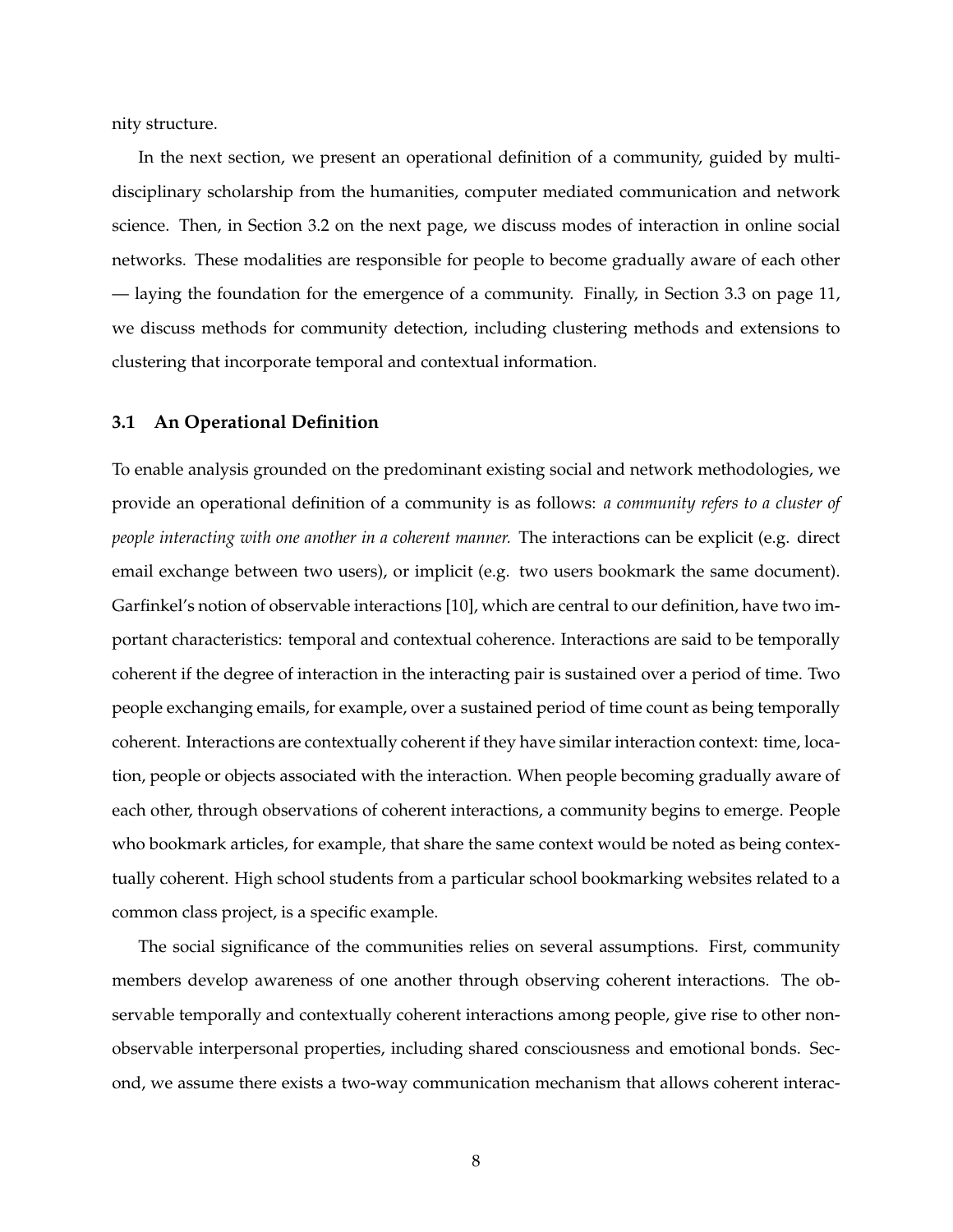tions to take place and to be observed.

## **3.2 Interaction Modes in Social Media**

Social interaction is central to community formation and to the evolution of social systems. It is the process by which participating individuals create and share information with one another in order to reach a mutual understanding. Over the years, numerous empirical studies [20] on online social communication processes have revealed that properties of the associated social system, including the network structure and dynamics, can determine the outcome of important social and economic relationships.

Social media, which enable mutual observability and two-way communications, are Internetbased tools that enable people to communicate and interact with each other in various media forms including text, images, audio and video. Social media sites offer many different ways in which end users can interact with the system. Various interactions frameworks allow users to asynchronously communicate with friends across the globe, by sharing media objects and posting commentary and web links. We now review the different forms of communication amongst users.

- 1. *Messages.* Social websites, including MySpace and Facebook, allow users to post short messages on their friends' profiles. These messages are typically short and publicly viewable to the set of friends common to both users.
- 2. *Blog comments / replies.* Blogging websites, including Engadget, Huffington Post, Slashdot, Mashable and MetaFilter, afford users the ability to comment and to reply to their friends' posts. An analysis of communication in these blogs provides substantial evidence of back and forth communication among sets of users.
- 3. *Conversations around a shared media object.* Many social websites allow users to share media objects with their local network. On Flickr, for example, a user can upload a photo viewable to her contacts via a feed. YouTube allows users to upload videos corresponding to different topics. Both social media sites support rich communication activity  $-$  via comments  $$ around the uploaded media object. An analysis of the comments reveals a conversational structure, indicative of dialogue among users.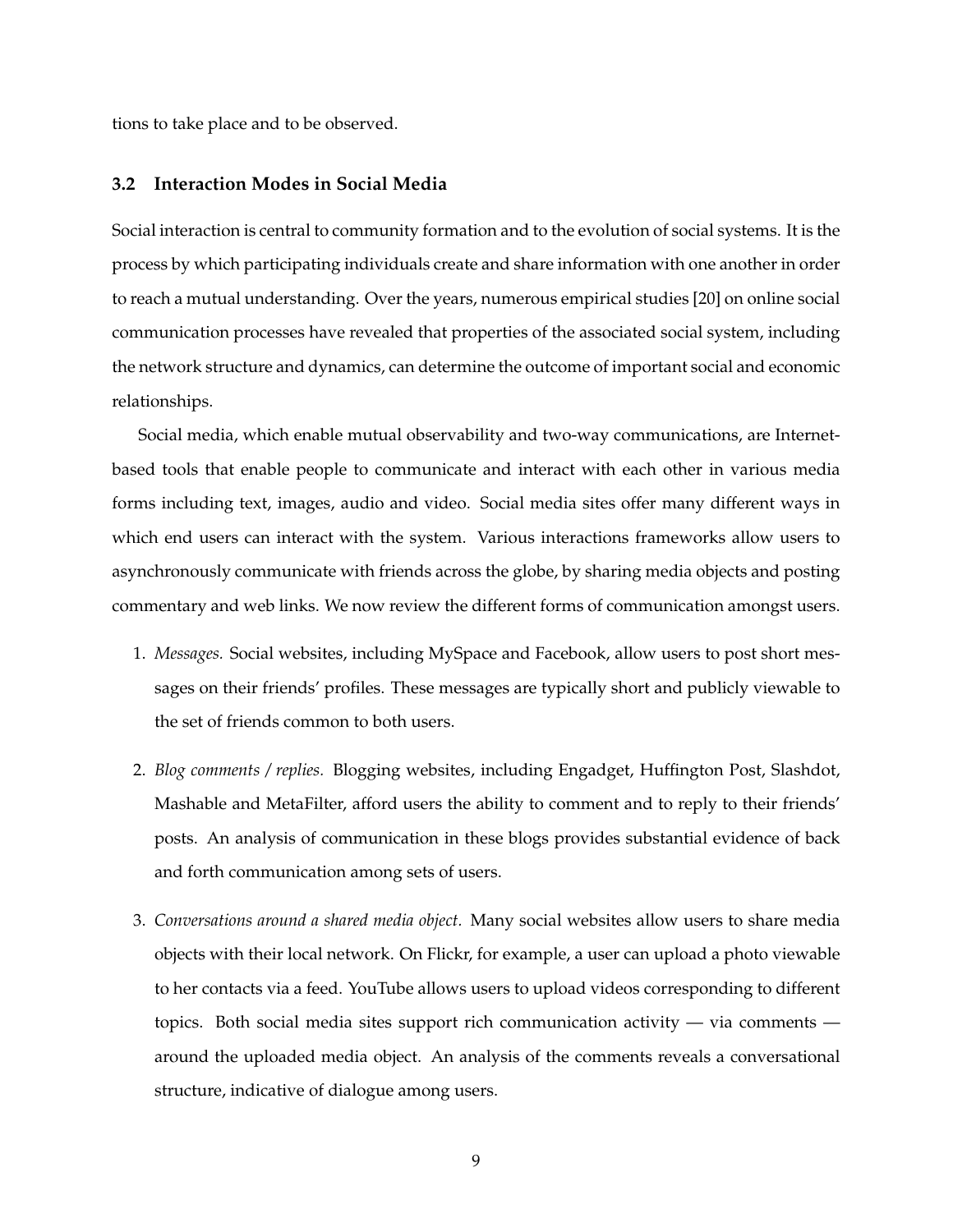- 4. *Micro-blogging.* We define a communication modality based on user micro-blogging. Microblogs, popularized by Twitter are very short posts. The micro-blog post — known as a "tweet" on Twitter — often takes conversational form. This is because tweets contain syntax to direct posts at specific users. Moreover, Twitter supports the "RT" or re-tweet feature, which enables users to repost tweets that they receive. Thus, information can propagate from one personal network to another. Hence micro-blogging activity can be considered as an active medium for interaction.
- 5. *Social actions.* Social media sites support indirect forms of awareness. Certain social media sites, including Digg and del.icio.us, offer a different communication modality — users participate in a variety of social actions. Digg, for example, allows users to vote on (or rate) shared articles, typically news, via an action called "digging". The "like" feature on Facebook is another example where users can "like" other user statuses, photos, videos and shared links. Such social action often acts as a proxy for communication activity. This is because first, the social action is publicly observable, and second it supports the formation of bonds amongst users.
- 6. *Check-in services.* Recently, location-based online social networking applications have emerged, where users share their current location instantly by checking-in on websites such as Foursquare, Facebook, etc. Location-based social networks adds an important dimension to online interactions.

While social media is creates sufficient context for the formation of communities, it is not necessary — Anderson's depiction of the nation state an imagined community, is an example.

In network analysis, graphs are a natural way to represent two-way interaction amongst users in a social network. In these graphs, each node represents a user, and an edge can represent communication or more generally interaction, between a pair of users. As a specific example, an edge between two users can be indicative of communication and where the edge weight is proportional to the number of messages exchanged. In a graph based representation, all edges have the same meaning. In real-world social networks, two people may be connected via multiple relations. When multiple relations with multiple meanings exist within a network, we can use multi-graphs as a representation — where multiple edges can exist between any two people.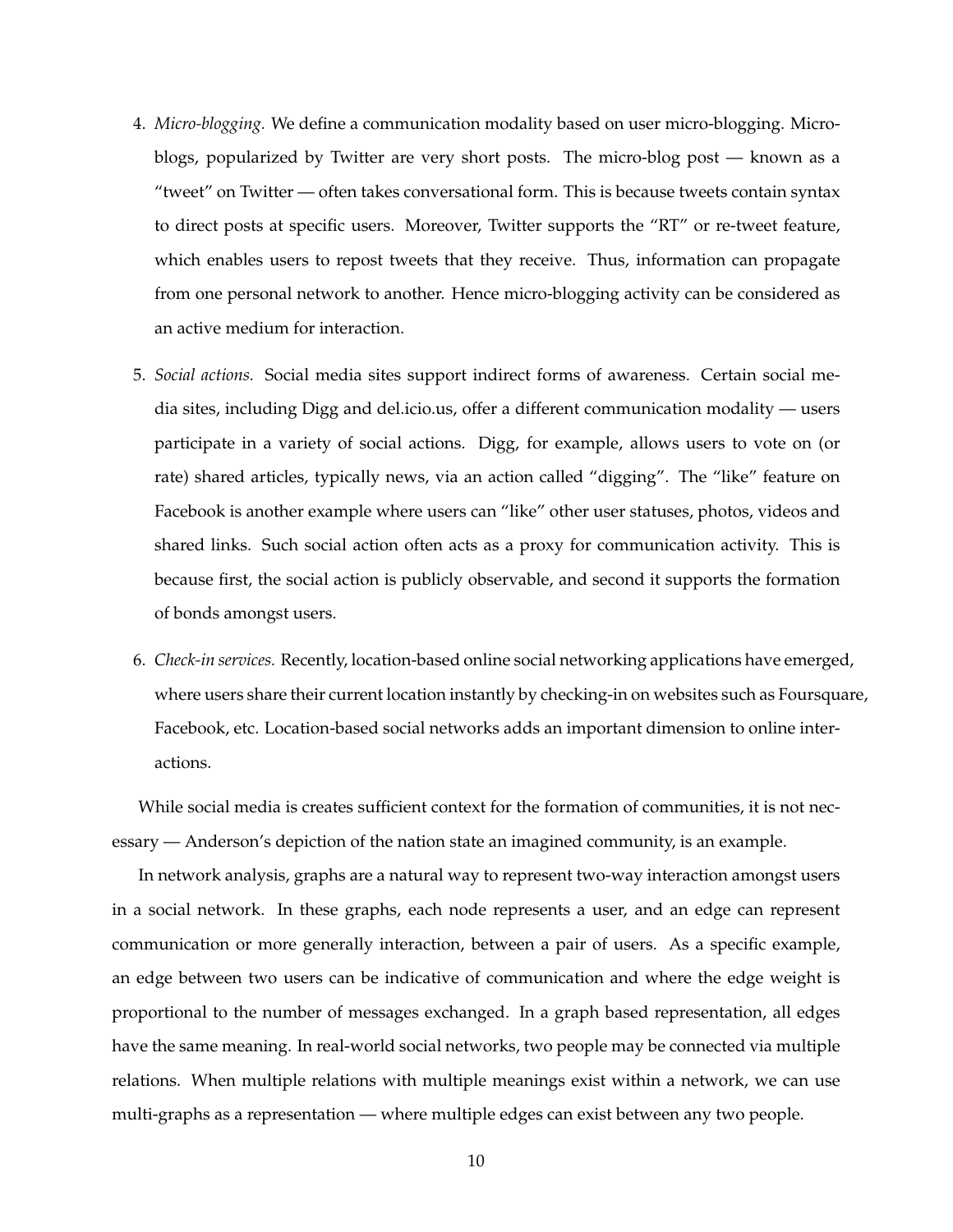### **3.3 Methods for Community Detection**

Community detection algorithms identify the modular structure of a network, where nodes represent individuals and where links represent the interaction or similarity between individuals. Intuitively, modules or communities are subset of nodes within which the links are dense and between which the links are sparse [21]. Many graph-based approaches, including those based on analysis of cliques, degree, and matrix-perturbation, have been proposed to extract cohesive subgroups from social networks [16]. Examples of detected communities range from communities of scientists working on similar areas of research [22] to authors of home pages who have some common interests. See Fortunato [3] for a comprehensive review.

We now discuss clustering methods to extract communities, followed by extensions — socialcontext, temporal and relational — to clustering techniques.

### **3.3.1 Clustering and community discovery**

The algorithms for community identification are closely related to the family of algorithms for clustering. The goal of clustering is to discover groups of similar objects within the data. Each cluster (i.e. group), consists of objects that are similar to one another within the same cluster, and dissimilar to the objects in other clusters.

There are two key aspects to the mathematical formulation of any clustering technique: a measure of similarity (distance function) and an objective function (clustering criteria). The distance function and the objective function are chosen based on the grouping purpose, including to discover any underlying structure or to summarize features of the data. Methods for clustering (see [23] for a brief review) include: hierarchical clustering, partitioning, graph clustering methods , modularity based approachand block models. In hierarchical clustering, the method recursively finds nested clusters in either agglomerative (bottom-up) or divisive (top-down) way, e.g. singlelink and complete-link methods. The goal of partition methods is to partition the data into a fixed number of clusters — K-means or via Expectation-Maximization.

Community identification can be considered to be clustering, in the sense that it involves a distance function and a clustering objective function, and generates a clustering assignment for each person and object to a set of clusters. While there are similarities between community extrac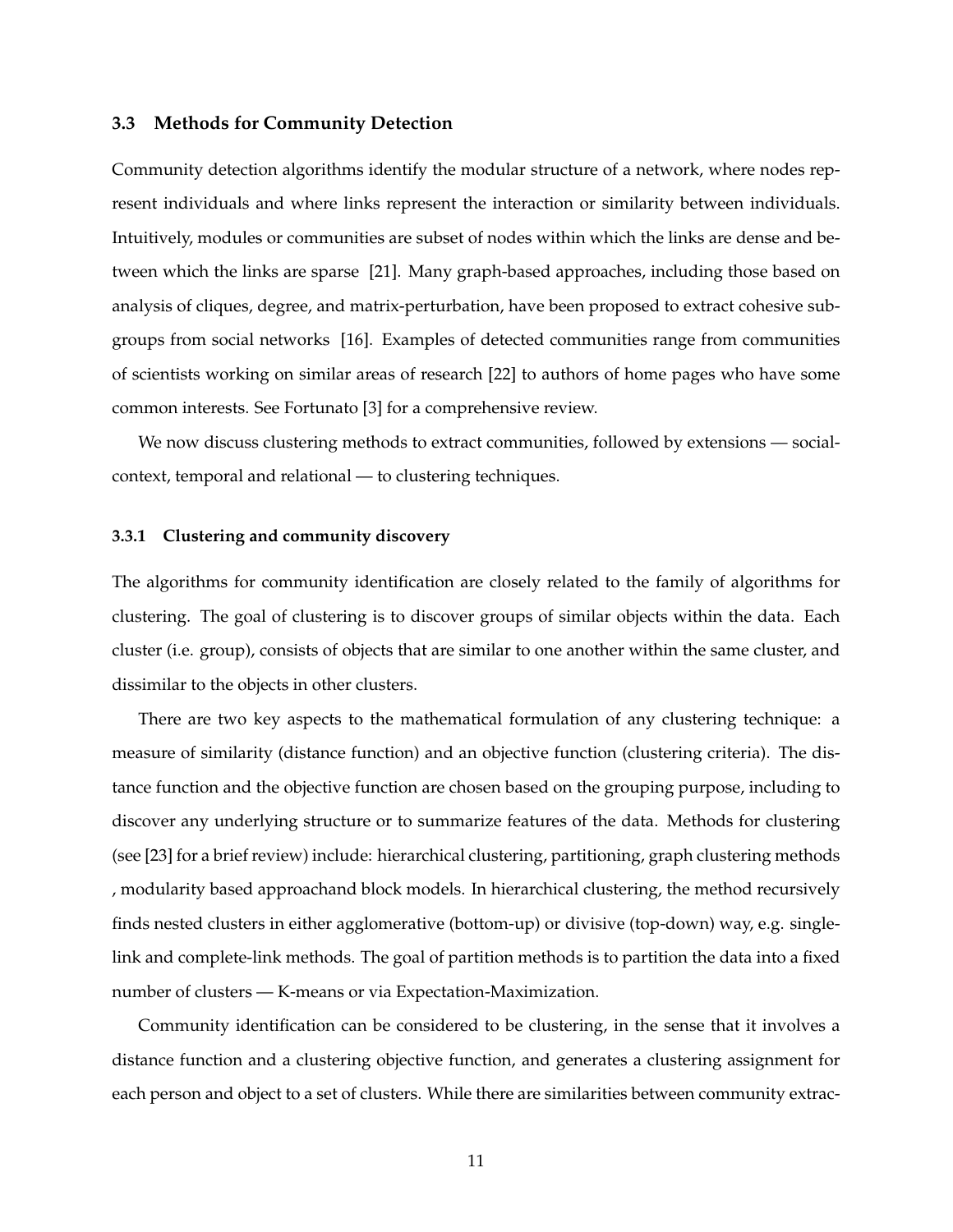tion and clustering analysis, community extraction focuses on the pairwise relationship between network nodes, and more generally, the network topology.

Research on community discovery includes measures for quantifying community structure (including the clustering coefficient [19]) and techniques for community extraction. A variety of methods for extracting community structure have been proposed including *modularity* based methods [21], flow or *graph cut* based methods [24], spectral clustering or graph Laplacian based methods, and information-theoretic models [25]. Community extraction techniques have been used to study dynamic properties of communities in empirical networks [26].

One of the main challenges with a clustering framework is in cross-validating the resulting clusters. While there are many methods proposed for validating the resulting clusters, including conductance, average clustering coefficient [19], the absence of ground truth datasets complicates validation. It is entirely possible to obtain clusters that satisfy cluster validation criteria, but some of the clusters may be false communities — unmoored in real human interactions. In the next section we discuss extensions to clustering by incorporating characteristics of real-world social interaction.

### **3.3.2 Extensions to Clustering: Incorporating Social Context**

Clustering-based methods for community detection need to account for interactions with the following characteristics: social context, temporal coherence, and contextual coherence. As mentioned in Section 2.1 on page 5, these characteristics are consistent with Garfinkel's observation on the necessity of mutual awareness, and Jones' work on the virtual community.

We formulate community discovery as clustering — involving a distance function and a clustering objective function — to generate a clustering assignment for users and media objects. Importantly, the distance function and the clustering assignment function are designed to incorporate social [27], temporaland relational [2] constraints.

We can incorporate social context with two concepts: mutual awareness and transitive awareness. Mutual awareness refers to a relationship developed through observable interactions between two people. We can define mutual awareness computationally by contextual use of (mutually observable) links in social media (e.g. blogs). If John, for example, comments on Ana's blog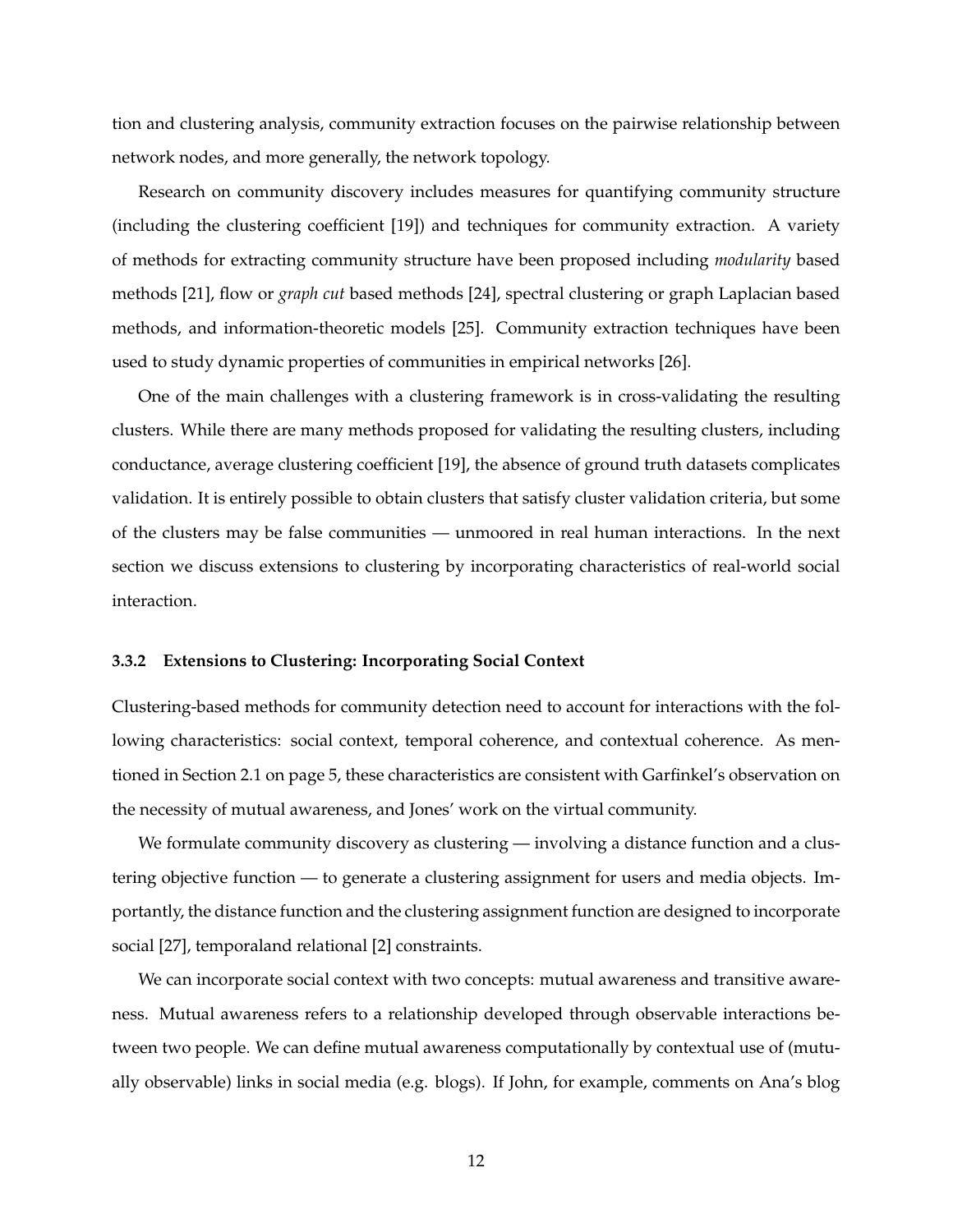post, Ana is aware of John, but John cannot be certain that Ana is aware of him, if his comment is unread. Subsequently, if Ana comments on John's blog post, there is mutual awareness between the two. Mutual awareness can be asymmetric — the asymmetry can arise, for example, when one person is a celebrity, or is touch with more people than the other. In addition, mutual awareness strength can change over time. Transitive awareness refers to a relationship — computed via a mutual awareness measure — between two connected people on a network. We can compute transitive awareness between a connected pair of users on a social network graph, through mutual-awareness expansion. We can use a random walk based distance, with an efficient method for mutual awareness expansion, to extract communities [27].

Real-world communities are based on coherent and sustained (i.e. temporally coherent) interactions. We can develop a unified framework [28], where the community structure at a given timestep is determined both by the observed networked data and by a suitable structure prior obtained from analysis of past network data. The framework extends traditional clustering by incorporating a temporal smoothness objective function into the clustering criterion to extract communities with sustained membership. We can track community evolution from the clustering results.

In real-world social interactions, people can share an interaction context. We can extend traditional clustering to extract communities with coherent contexts. In the extended clustering framework we cluster different objects including users or keywords based on their participation in different types of similarity relationships. Two users, for example, can be similar if they read the same newspaper each morning, or be similar because like to go for a run each morning.

The query-sensitive community extraction [27] uses a filtering-based approach to re-weight the interaction graph with respect to a given query and then uses the re-weighted graph to extract communities. We can develop a framework [2], with a multi-relational clustering objective, to focus on the constantly changing and co-involving interaction contexts in online social media. The framework can represent heterogeneous social contexts in social media — multi-relational and multi-dimensional social data — with a novel relational hypergraph representation called metagraph. Tensors are a natural way to encode *n*−way relationship between entities. With this generalized objective function, different type of relations — user interaction, content similarity — are considered simultaneously, allowing us to capture evolution of both user interaction and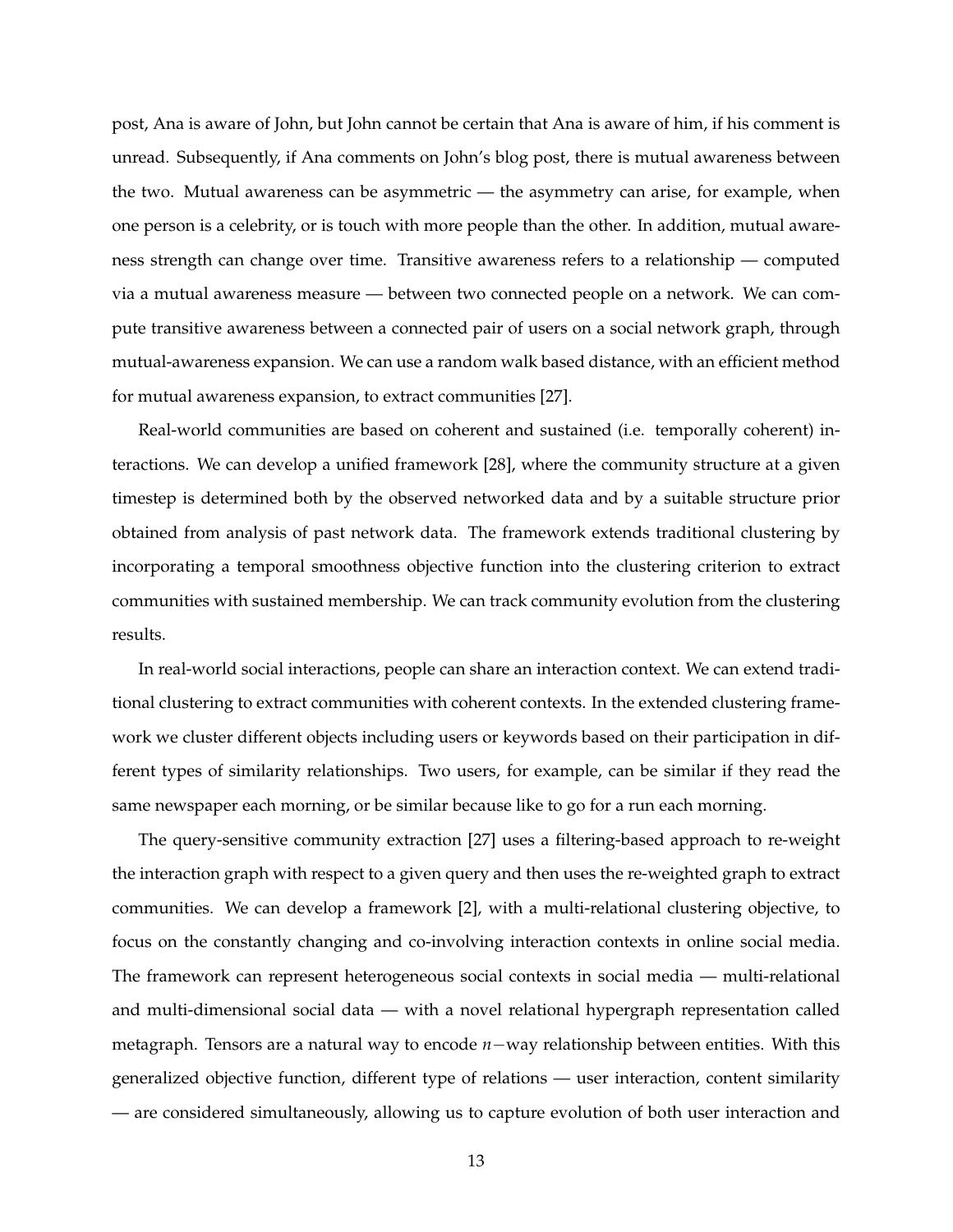of content interests within communities.We can extract communities through an efficient multirelational factorization algorithm on a given metagraph.

Although these community discovery methods are similar to two recently developed clustering techniques — evolutionary clustering [29] and relational learning [30] — the focus on temporal and contextual coherence captures the nuance in online social interaction. Hence, our approach focuses on interpretable statistics such as soft-clustering and cluster transitions, which provides measures for importance of individuals in relation to communities to which they belong, as well as the community-level interactions and evolution.

In this section, we discussed three issues. First, we presented an operational definition of a community: a community refers to a cluster of people interacting with one another in a coherent manner. Then, we discussed interaction modes in social media, which enable mutual observability and two-way communications. Finally, we discussed clustering based methods for community detection, including extensions, that incorporated temporal and contextual information. Next, we discuss applications of community detection.

# **4 Applications**

The analysis of dynamic relationship among people, concepts and contexts within a community has several applications, including information search, expert finding, content organization and behavioral prediction.

*Context-sensitive information search and recommendation.* The community structure extracted from multi-relational data can be used to provide context-sensitive recommendations along any attribute. When a user is looking at a particular photo, for example, we use the relational structure to find objects likely co-occurring with the photo, and then recommend other photos, tags, and related peers. The multi-relational structure provides additional context, over the < *user*, *photo* > pairs used to recommend tags in automated annotation algorithms. In particular, it allows us to select peers and context, including visual features, activities, time, that are likely more related to the current user.

*Expert finding and neighborhood query.* A main challenge in organizational learning is to leverage the expertise of relevant peers in an timely fashion. This requires us to find a person with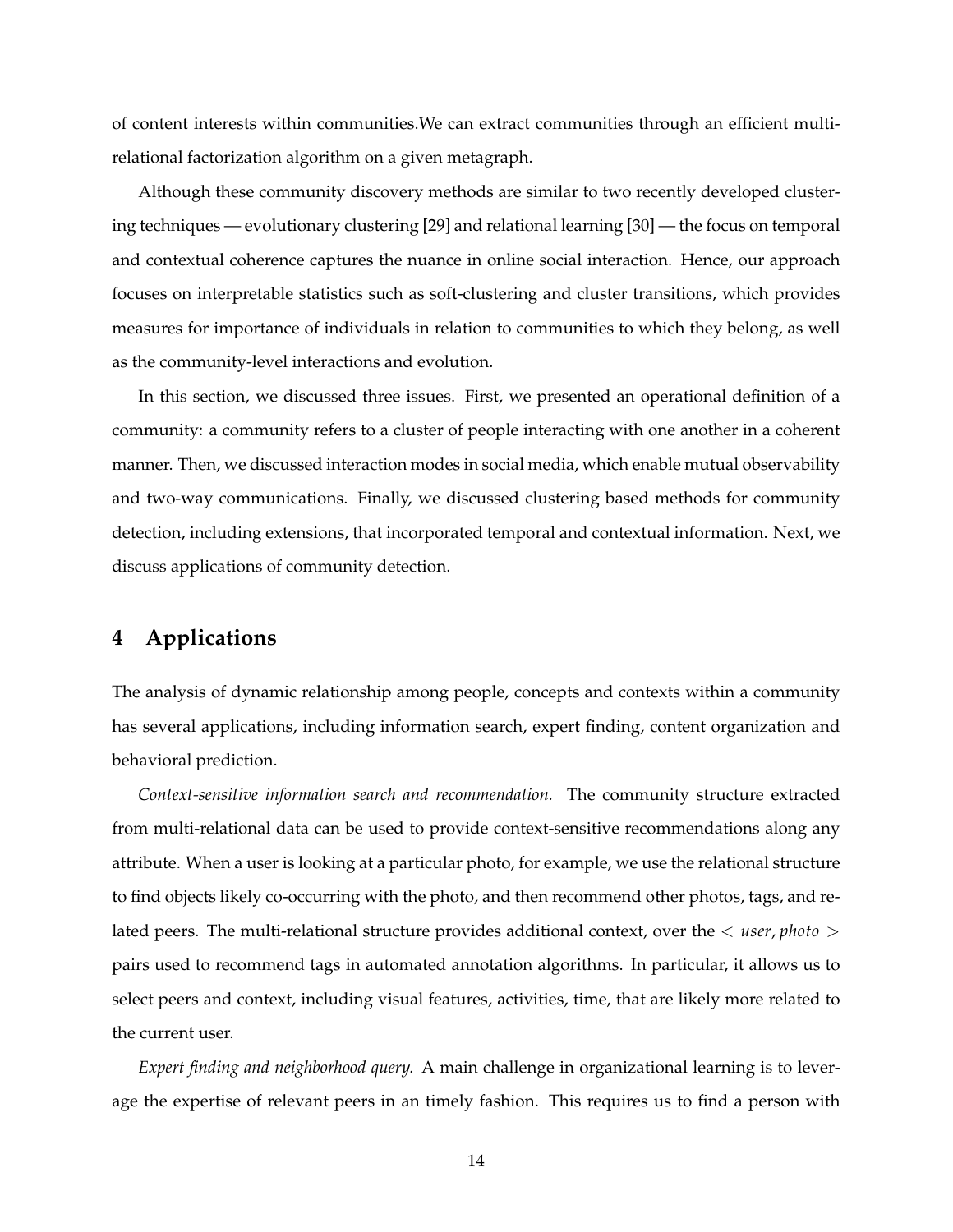relevant and valuable expertise and one who can be easily reached as "neighbors." This person can can be reached through effective communication channels including face-to-face conversation, phone calls and instant messaging. The community structure extracted by our method, from multi-relational data, including organizational structure, daily communications, and document access, can help to identify experts located in the "neighborhood" of information seekers.

*Content organization, tracking and monitoring.* Social media site encourage the use and sharing of multimedia content — the rate at which such content appears in these sites, creates several challenges. First, the content in a photo stream — either for a user or a community — is typically organized in temporal order, making the exploration and browsing of content cumbersome. Second, sites, including Flickr, provide frequency based aggregate statistics. The aggregate statistics include popular tags and top contributors. These aggregates do not reveal the rich temporal dynamics of community sharing and interaction; photos or posts on "Arizona Travel," for example, exhibit seasonal patterns. Additionally, these relational semantics are easily glossed over when accessing the photo stream via a single attribute including photos, users, tags or a particular time. John typically comments, for example, on Janes photos, in particular on those photos tagged with "biking" — an opaque connection. The presence of meaningful relationships between different attributes suggests new mechanisms — based on the discovered semantic relations — for content organization and presentation. We can use multirelational community discovery to extract multirelational time-varying structure. The extracted structure will facilitate organization, tracking and monitoring of user-generated social media content.

*Behavioral prediction.* Studies have shown that individual behaviors, including social embeddedness [18] and influence, usually result from mechanisms that depend on their social networks. Social embeddedness framework indicates that the choices of individuals depend the mechanism of integration in dense clusters or multiplex relations of social networks. Social embeddedness in cohesive structures, for example, can lead people to make similar political contributions. Social influence refers to changes in individual characteristics that depend on the characteristics of others to whom they are tied. The opinions of individuals, for example, may be assimilated by members within the same group. Community structure, which accounts for inherent dependencies between individuals embedded in a social network, can help us understand and predict the behavioral dynamics of individuals in the community.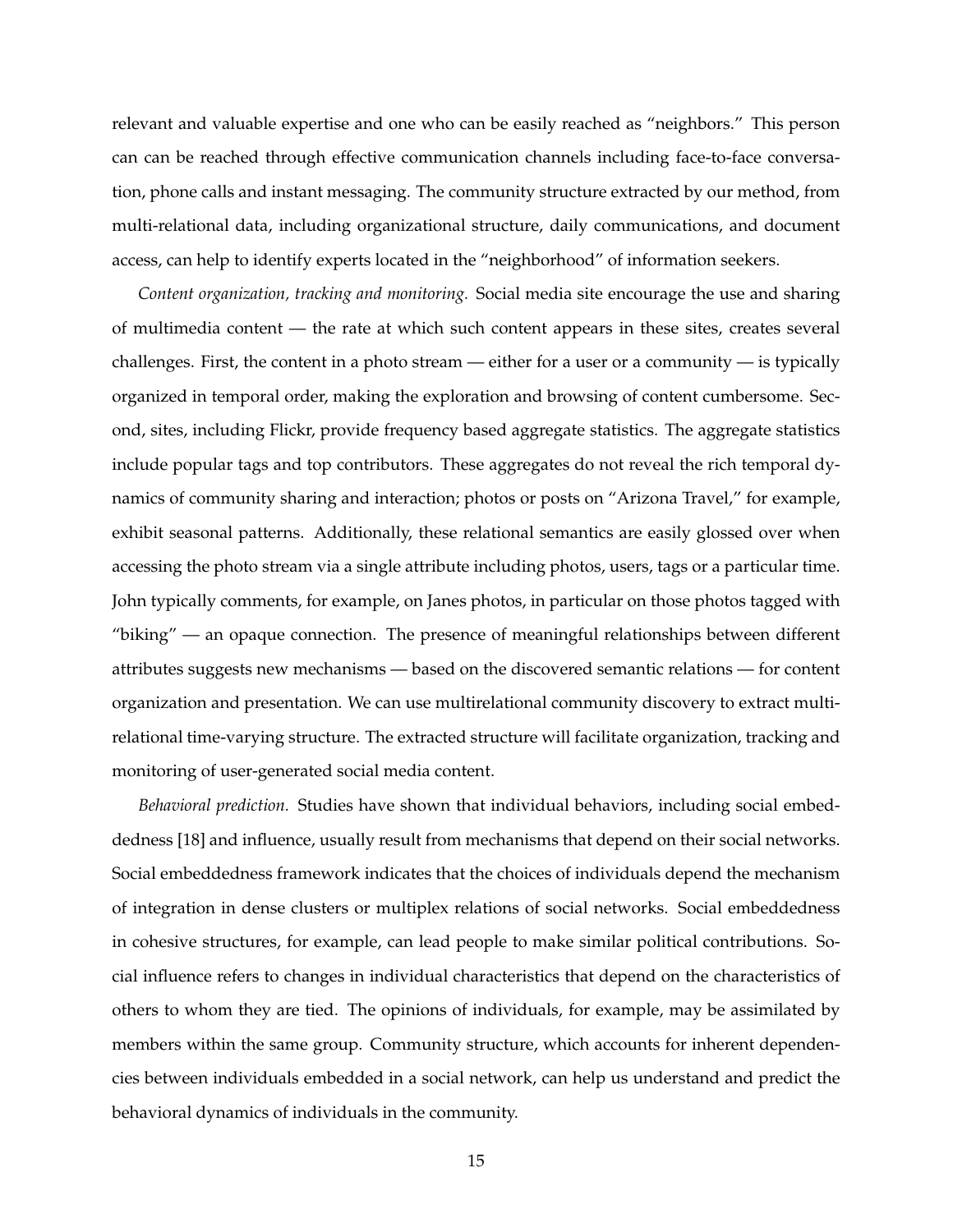# **5 Conclusions**

In this article, we presented a broad overview of of the work on communities, including research in the humanities, network science and the computing sciences. Our emphasis was to study communities formed by social interaction in online social networks. Social networks are the catalysts of significant political, economic and cultural change. The study of these websites can provide new insights into sociological processes at an unprecedented scale — we can collect electronic social data over extended periods at comparatively low cost, requiring little resource maintenance, and span diverse populations.

We reviewed the evolution of the notion of a community: from a geographically bound understanding to virtual networks. We discussed critical elements supporting community formation: interactivity, communicators, publicly shared mediated communication space and sustained membership.

We defined a community to be a cluster of people interacting with one another in a coherent manner. Social interaction is the process by which participating individuals create and share information with one another in order to reach a mutual understanding. We specifically discussed several modes of interaction, available to users in online social networks, including actions related to communication and social actions.

In our review of community detection methods, we discussed the close relationship between community discovery and clustering. We made the argument that the computational process should be able to identify communities based on interactions that include the following characteristics: relevant to community identification, temporally coherent, and contextually coherent. Finally, we discussed several interesting applications of community discovery: context sensitive information search, expertise finding, behavioral prediction, and content organization.

There are many interesting theoretical and applied questions that remain open to further study. Much of the current work on community analysis is on historical data — carefully collected from the social network over a long period of time. In such an analysis, we are unable to account for information presented to the user, about the network, on her actions, and consequently the effects of such a presentation, on the evolution of the network. Second, the role of resource costs of interacting with the network, including time costs, on the evolution of the network are poorly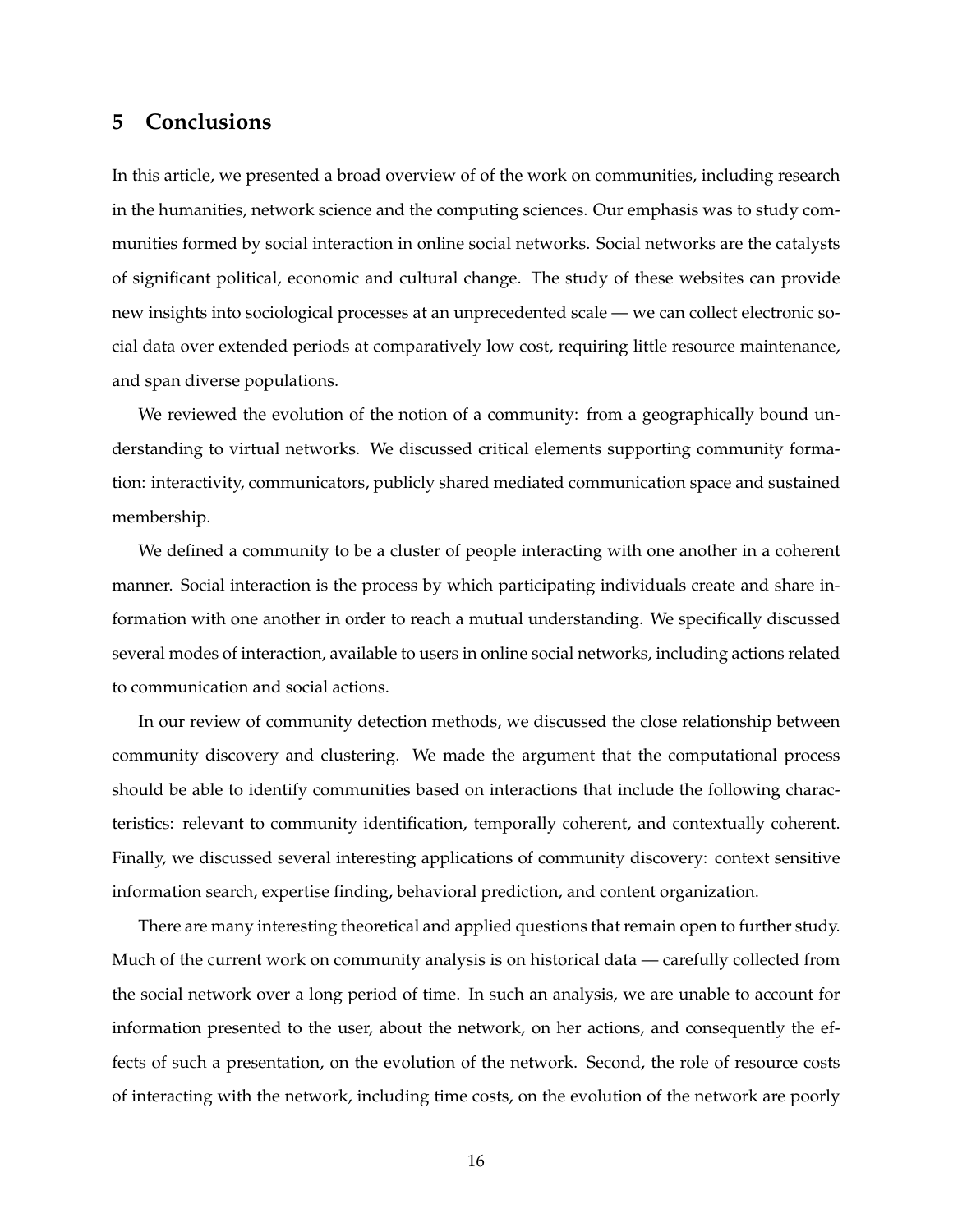understood. This is in part due to our inability to estimate these costs, and how they vary across users in the network. New applications for community discovery include collective action problems in particular, those dealing with environmental change and reducing power consumption.

# **References**

- [1] M. S. Granovetter. The strength of weak ties. *The American Journal of Sociology*, 78(6):1360– 1380, 1973.
- [2] Yu-Ru Lin, Jimeng Sun, Paul Castro, Ravi Konuru, Hari Sundaram, and Aisling Kelliher. Metafac: community discovery via relational hypergraph factorization. In *Proceedings of the 15th ACM SIGKDD international conference on Knowledge discovery and data mining*, KDD '09, pages 527–536, New York, NY, USA, 2009. ACM.
- [3] S. Fortunato. Community detection in graphs. *Physics Reports*, 486(3-5):75–174, 2010.
- [4] G. Jr. Hillery. Definitions of Community: Areas of Agreement. *Rural Sociology*, 20:111–122, 1955.
- [5] B Wellman. The network community: An introduction. *Networks in the global village*, pages 1–48, 1999.
- [6] B Anderson. Imagined community. *London: Verson*, 1983.
- [7] Barry Wellman. Physical place and cyberplace: The rise of personalized networking. *International Journal of Urban and Regional Research*, 2001.
- [8] JL Lemke. Cognition, context, and learning: A social semiotic perspective. *Situated cognition: Social, semiotic, and psychological perspectives*, pages 37–56, 1997.
- [9] J Preece. *Online Communities: Designing Usability and Supporting Socialbilty*. John Wiley & Sons, Inc. New York, NY, USA, 2000.
- [10] H Garfinkel. *Studies in ethnomethodology*. Polity, 1984.
- [11] P Dourish. *Where the Action Is:: the Foundations of Embodied Interaction*. Mit Pr, 2001.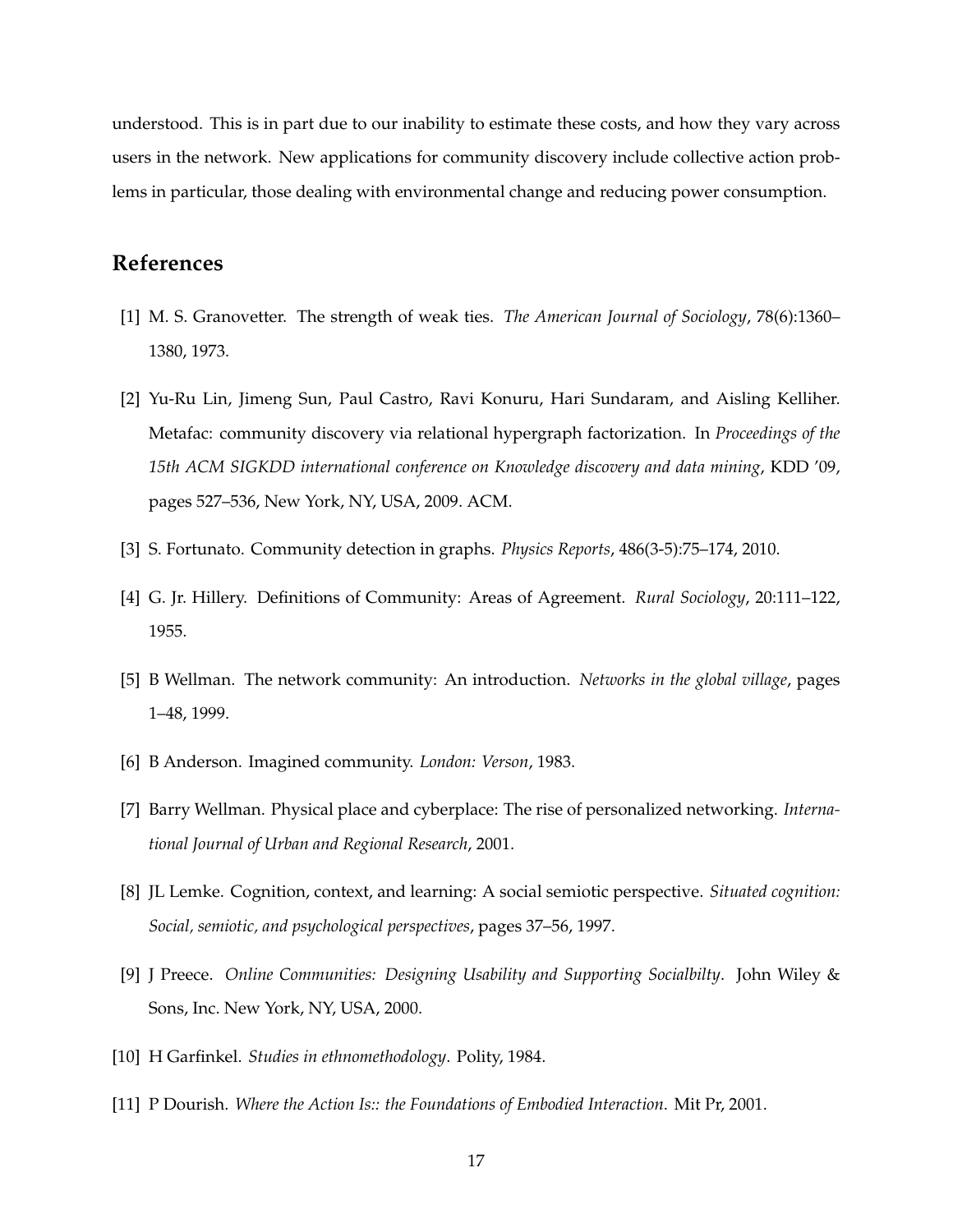- [12] Q Jones. Virtual-communities, virtual settlements & cyber-archaeology: A theoretical outline. *Journal of Computer Mediated Communication*, 3(3):35–49, 1997.
- [13] DW McMillan. Sense of community. *Journal of Community Psychology*, 24(4):315–325, 1996.
- [14] AL Blanchard and ML Markus. The experienced sense of a virtual community: Characteristics and processes. *ACM SIGMIS Database*, 35(1):79, 2004.
- [15] Stanley Milgram. The small world problem. *Psychology Today*, 2:60–67, 1967.
- [16] S Wasserman and K Faust. *Social Network Analysis: methods and applications*. Cambridge University Press, 1994.
- [17] J Brown, AJ Broderick, and N Lee. Word of mouth communication within online communities: Conceptualizing the online social network. *Journal of Interactive Marketing*, 21(3):2, 2007.
- [18] M Granovetter. Economic action and social structure: A theory of embeddedness. *American Journal of Sociology*, 91(3):481–510, 1985.
- [19] M.E.J. Newman. The structure and function of complex networks. *SIAM review*, 45(2):167– 256, 2003.
- [20] A. L. Barabasi, H. Jeong, Z. Neda, E. Ravasz, A. Schubert, and T. Vicsek. Evolution of the social network of scientific collaborations. *Physica A*, 311(3):590–614, 2002.
- [21] MEJ Newman and M Girvan. Finding and evaluating community structure in networks. *Physical Review E*, 69(2):26113, 2004.
- [22] M Girvan and MEJ Newman. Community structure in social and biological networks. *Proceedings of the National Academy of Sciences*, 99(12):7821, 2002.
- [23] AK Jain. Data clustering: 50 years beyond k-means. *Pattern Recognition Letters*, 2009.
- [24] G.W. Flake, S. Lawrence, and C.L. Giles. Efficient identification of web communities. In *Proceedings of the sixth ACM SIGKDD international conference on Knowledge discovery and data mining*, pages 150–160. ACM, 2000.